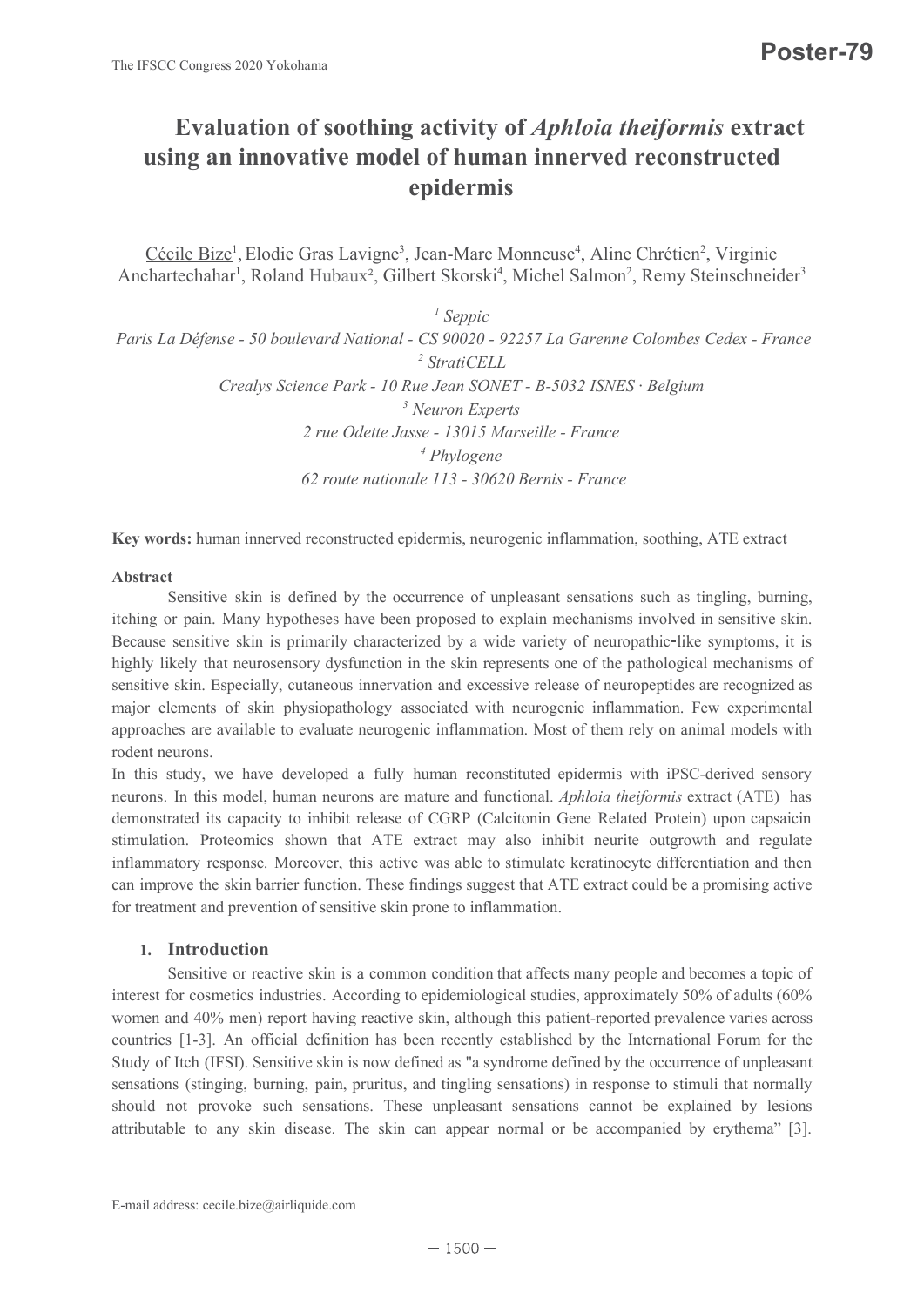The IFSCC Congress 2020 Yokohama<br>Although often transient, and in many cases unaccompanied by visual dermatological responses, sensitive<br>skin affects the quality of life [4, 5].<br>Densitive skin was considered a consequence neurosensory dysfunction in the skin represents one of the pathological mechanisms of sensitive skin. The IFSCC Congress 2020 Yokohama<br>
Although often transient, and in many cases unaccompanied by visual dermatological responses, sensitive<br>
skin affects the quality of life [4, 5].<br>
Sensitive skin was considered a conseque The IFSCC Congress 2020 Yokohama<br>
Although often transient, and in many cases unaccompanied by visual dermatological responses, sensitive<br>
Skin alfects the quality of Hie [4, 5].<br>
Scruitty skin accossioned a consequence o sitive skin was considered a consequence of dry skin for a long time. Becausing characterized by a wide variety of neuropablic-like symptoms, it is so cosensory dysfunction in the skin represents one of the pathological m c entracterized by a wine variety of neurogathic-like symptoms, it is many likely that<br>shory dysfunction in the skin represents one of the pathological mechanisms of sensitive skin.<br>nic inflammation describes a mechanism Numergation infinimation describes a mechanism by which sursay nerver so contribute to inlinearation.<br>This phenomenon is mediated by the release of neuropepticles such as substance  $P(SP)$  and calcitionin gene<br>related prot

agonst [8]. So, the nervous system takes part in skin homeostasis and interacts with skin cells [9].<br> *Aphloia theformis* leaves had been traditionally used in La Reunion island to treat fevers, pain,<br>
malaria and inflamma

effect of ATE extract on neurogenic inflammation.

#### Cell and tissue culture and treatment

*Aphlota thetformis* leaves had been traditionally used in La Reunion island to treat fevers, pain,<br>headsex sa antipyreic. Thenks to its anti-inflamentary properties [10, 11], ATE: extrat isolated from<br>*Aphlota thetjormis* malar and milammaton. In the pharmacoptean of Malagascar, the basis used as emelocated for<br>heaves as antifyretic. Thanks to its anti-inflammatory properties [10, 11], ATE extract isolated from<br>these ass antifyretic. Thanks 2. **Anterials and Methods**<br>A specific and innovative *in vitro* fully human innerved 3D model was developed to study the<br>effect of ATE extract on neurogenic inflammation.<br>For this purpose, we followed different parameters A specific and imnovative *in virto* fully human imnerved 3D model was developed to study the<br>effect of ATF extract on neurogenic inflammation.<br>For this purpose, we followed different parameters. Morphology of the RHE was experiments. ability to inhibit CGRP release. Proteomic analysis were carried out to better understand mechanisms<br>involved in ATI: extract efficacy.<br>The *in with* CGRP release calible and *the methane secularity* and  $\pi$  is a suitable

## CGRP release quantification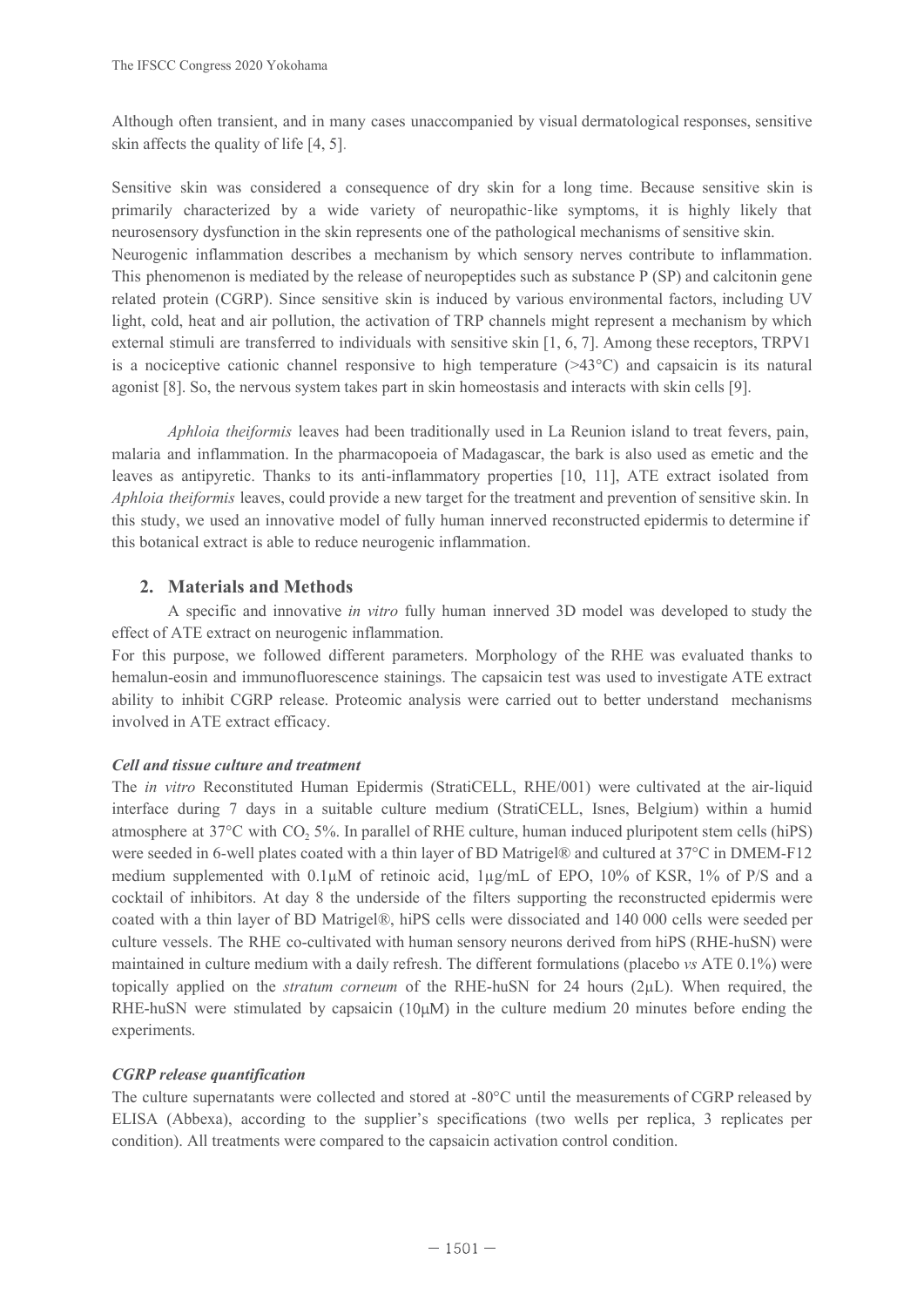### Histology and immunolabeling

**Histology and immunolabeling**<br>RHE-huSN were fixed in a 4% formaldehyde solution. For each condition, an entire sample was labeled by<br>immunofluorescence with an anti-β-tubulin antibody to validate the presence of human se The IFSCC Congress 2020 Yokohama<br> **Histology and immunolabeling**<br>
RHE-huSN were fixed in a 4% formaldehyde solution. For each condition, an entire sample was labeled by<br>
immunofluorescence with an anti-β-tubulin antibody t The IFSCC Congress 2020 Yokohama<br> **Histology and immunolabeling**<br>
RHE-huSN were fixed in a 4% formaldehyde solution. For each condition, an entire sample was labeled by<br>
immunoflucrescene with an anti-p-tubulin antibody t The IFSCC Congress 2020 Yokohama<br> *Histology and immunolabeling*<br> *HBE-huSN* were fixed in a <sup>49</sup>% formaldehyde solution. For each condition, an entire sample was labeled by<br>
immunofluorescence with an anti-β-tubulin anti The IFSCC Congress 2020 Yokohama<br> *Histology and immunolabeling*<br>
RIIL:-huSN were fixed in a <sup>49</sup>% formaldehyde solution. For each condition, an entire sample was labeled by<br>
immunofluorescence with an anti-β-tubulin antib **Histology and immunolabeling**<br>
HIST-huSN were fixed in a 4% formaldehyde solution. For each condition, an entire sample was labeled by<br>
immunolloursecence with an anti- $\phi$ -hubulin antibody to validate the presence of hu is the membrane while two other replicates were dehydrated and paraftin em<br>
sysis was performed under 6µm sections for each condition stained with eosin am<br>
unnostaining on paraffin sections was performed to detect  $\beta$ -tu speak to many amtoologies and with secondary amtoological or a not<br>essent per constructed and the cell multipline-2-phenylindole), a fluorescent molecule able to bind to DNA, was used to<br>stain the cell muele i Slides were

#### Nano-liquid chromatography and tandem mass spectrometry

#### Overrepresentation analysis and data integration

#### 3.1. A fully human innerved reconstituted epidermis

Station the certificate was performed with vintowith and solved at  $\bullet$ . The capture of personalized is a cells (DFC420C).<br> **Nano-liquid chromatography and tandem mass spectrometry**<br>
Peptide digests were analyzed by Nano U pluturesveptives are vitro systems are vitro systems and the system of the system of the system of the system of the system of the system of the system of the system of the system of the system of the system of the system Nano-liquid chromatography and tandem mass spectrometry<br>Peptid digests were analyzed by Nano UPLC coupled to high resolution accurate mass mass spectrometer<br>CUltimate 3000 Nano RSLC ProFlow coupled to Q-Exactive Plus Both Warrelian communipy that the mean mass spectral<br>reputal engines are compared by Nano UPLC coupled to high resolution accurate mass mass spectrometer<br>(Ultimate 3000 Nano RSLC ProFiow coupled to Q-Exactive Plus Both Thermo Frametory [12] and migntumy Patrway anaysis (Qaiget Fridder) to thaw interaction network.<br>
3.1. A fully human innerved reconstituted epidermis<br>
A new model of fully human innerved reconstructed epidermis<br>
fflue of fully h 3.1. A fully human innerved reconstituted epidermis<br>3.1. A fully human innerved crossituated epidermis has been developed to evaluate the<br>fiffice of new model of fully human imterved reconstructed epidermis has been devel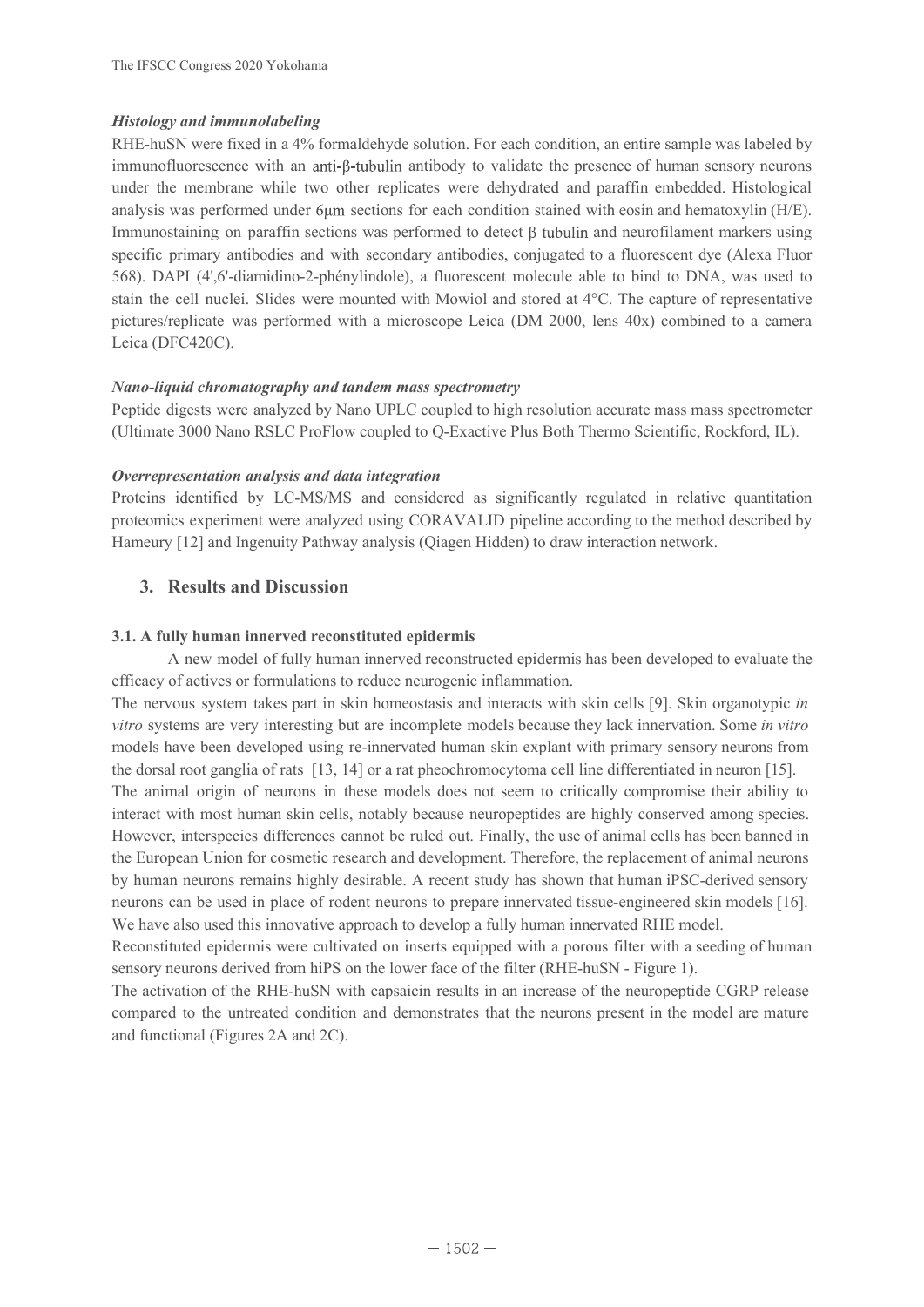

Fig.-1: Histological analysis (hemalum/eosin staining) and immuno-labelling (green:  $\beta$ -tubulin, blue:

Fig.-1: Histological analysis (hemalum/eosin staining) and immuno-labelling (green: B-tubulin, blue:<br>DAPI, red: NF-20) of RHE-huSN<br>Moreover proteomic analysis have shown that the presence of neurons in RHF-huSN induces<br>sig **Fig.-1:** Histological analysis (hemalum/eosin staining) and immuno-labelling (green: β-tubulin, blue:<br>DAPI, red: NF-20) of RHE-huSN<br>Moreover proteomic analysis have shown that the presence of neurons in RHE-huSN induces<br>S **Fig.-1:** Histological analysis (hemalum/eesin staining) and immun-labelling (green:  $\beta$ -tubulin, blue:<br>DAPI, red: NF-20) of RHE-huSN<br>Moreover proteomic analysis (hemalum/eesin staining) and immun-labelling (green:  $\beta$ -t **Example 12**<br> **Example 12**<br> **Example 12**<br> **Example 12**<br> **Example 12**<br> **Example 12**<br> **Example 12**<br> **Example 12**<br> **Example 12**<br> **Example 12**<br> **Example 12**<br> **Example 12**<br> **Example 12**<br> **Example 12**<br> **Example 12**<br> **Example 12 Fig.-1:** Histological analysis (hemalum/eosin staining) and immuno-labelling (green: β-tubulin, blue: DAPI, red: NF-20) of RHE-huSN<br>Moreover proteomic analysis have shown that the presence of neurons in RHE-huSN induces<br>s **Fig.-1:** Histological analysis (hemalum/eosin staining) and immuno-labelling (green: β-tubulin, blue:<br>DAPI, red: NF-20) of RHE-huSN<br>Moreover proteomic analysis have shown that the presence of neurons in RHE-huSN induces<br> RUF-1: Histological analysis (hemalum/eosin staining) and immuno-labelling (green:  $\beta$ -tubulin, blue:<br>
DAPI, red: NF-20) of RHE-huSN<br>
Mercover protecmic analysis have shown that the presence of neurons in RHE-huSN induces stological analysis (hemalum/cosin staining) and immuno-labelling (green: β-tubulin, blue:<br>
:NF-20) of RHE-huSN<br>
interesse in the relative abundance of 84 proteins associated with significantly enriched<br>
differences in the sked to the nervous system. According to our analyses, neurons seem still active in the rebuilt<br>is supplied with nerves and cells modifications, proliferation and migration could be activated,<br>investigations show that neu epidermis supplied with nerves and cells modifications, proliferation and migration could be activated.<br>Further investigations show that neuronal development could be activated, and that cell proliferation could<br>be negulat Further investigations show that neuronal development could be activated, and that cell proliferation could<br>be regulated. Imiting risks of potential anarchical proliferation. Indeed, we observed an up-regulation of<br>neuromo be regulated, limiting risks of potential anarchical proliteration. Indeed, we observed an up-regulation of<br>neurromodulin in RHF-huSN compared to RHF. This protein plays a role in axonal and dendritic filopodia<br>induction a neuromodulin in RHE-huSN compared to RHE. This protein plays a role in axonal and dendritic filopodia<br>induction and is associated with never growth. Microtubule-associated protein 1-a (MAPI) involved in<br>meurie extension is metric extension is also increased. Moreover, the up-regulation of neurrisacion columbication could translate an increase<br>proteins in RHF-huSN could be involved in neurrise growth; the growth factor midsine, Ras-related<br>pr

the human innerved reconstituted epidermis.

#### 3.2. Soothing properties of ATE extract

anticancer [17].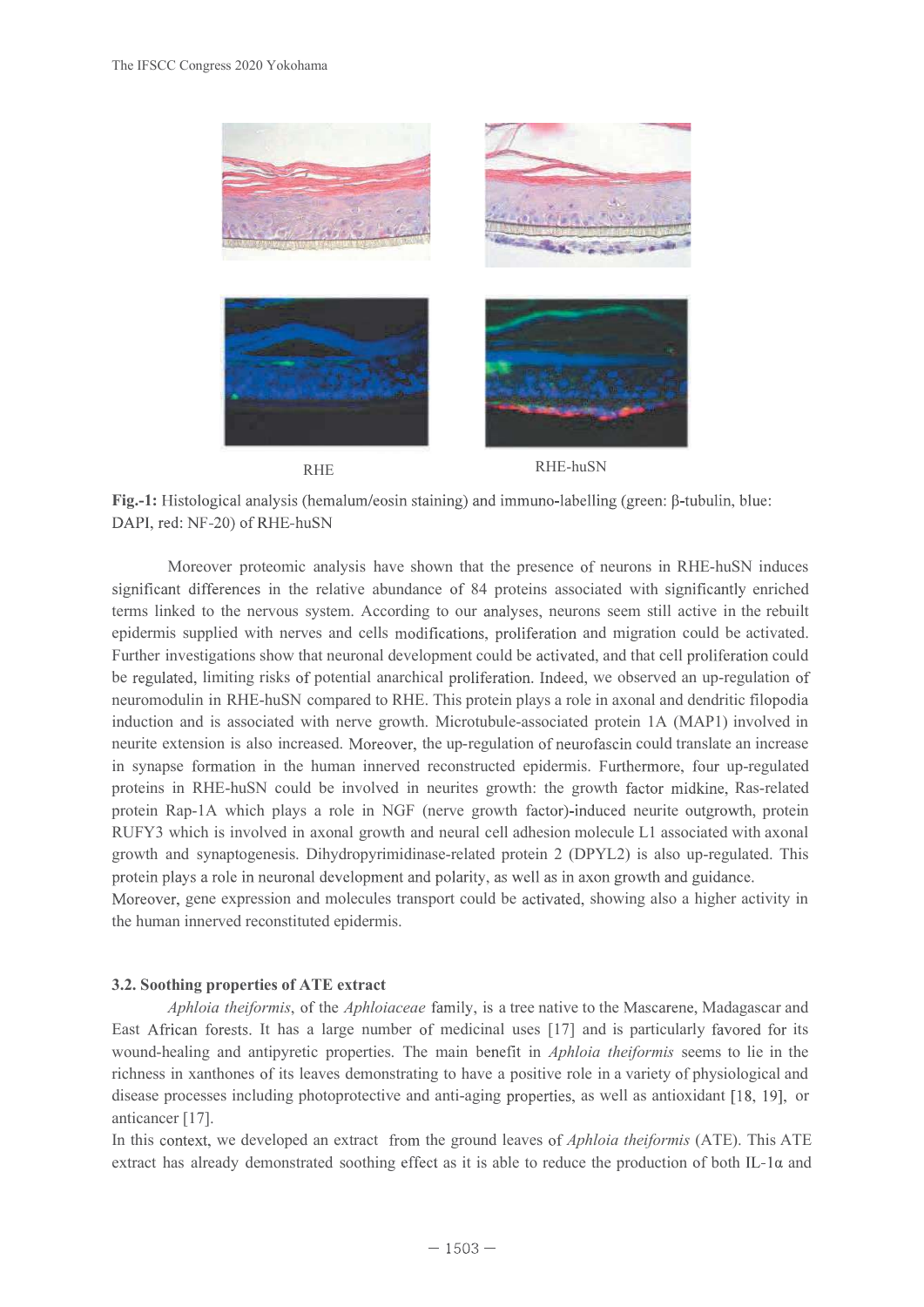IL-8 after an inflammatory state induction in normal human keratinocytes and the production of PGE2 on a stimulated co-culture between keratinocytes and dendritic cells (data not shown).<br>In the present study, we have evalu The IFSCC Congress 2020 Yokohama<br>IL-8 after an inflammatory state induction in normal human keratinocytes and the production of PGE2 on a<br>stimulated co-culture between keratinocytes and dendritic cells (data not shown).<br>In

The IFSCC Congress 2020 Yokohama<br>II.-8 after an inflammatory state induction in normal human keratinocytes and the production of PGE2 on a<br>stimulated co-culture between keratinocytes and dendritic cells (data not shown).<br>I The IFSCC Congress 2020 Yokohama<br>
IL-8 after an inflammatory state induction in normal human keratinocytes and the production of PGE2 on a<br>
stimulated co-culture between keratinocytes and dendritic cells (data not shown).<br> The IFSCC Congress 2020 Yokohama<br>
II.-S after an inflammatory state induction in normal human keratinocytes and the production of PGF2 on a<br>
sismulated co-culture between keratinocytes and dendritic cells (data not shown)

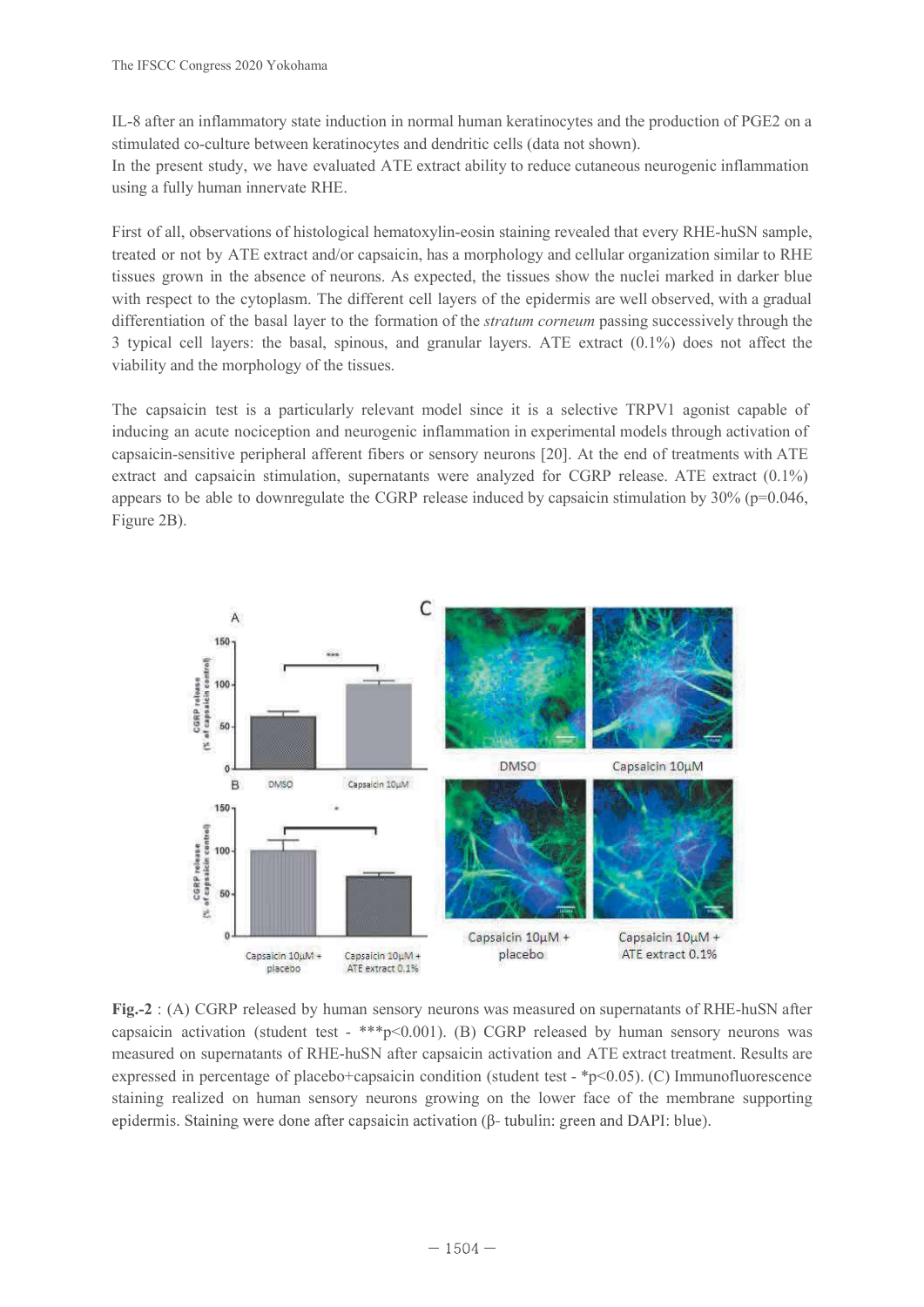The IFSCC Congress 2020 Yokohama<br>We further investigate the effect of this botanical extract on RHE-huSN proteome. This<br>proteomics analysis allowed identification and relative quantification of more than 2700 proteins.<br>Tre The IFSCC Congress 2020 Yokohama<br>We further investigate the effect of this botanical extract on RHE-huSN proteome. This<br>proteomics analysis allowed identification and relative quantification of more than 2700 proteins.<br>Tre The IFSCC Congress 2020 Yokohama<br>We further investigate the effect of this botanical extract on RHE-huSN proteome. This<br>proteomics analysis allowed identification and relative quantification of more than 2700 proteins.<br>Tr The IFSCC Congress 2020 Yokohana<br>
We further investigate the effect of this botanical extract on RHE-huSN proteome. This<br>
proteomics analysis allowed identification and relative induced significant differences in the rela The IFSCC Congress 2020 Yokohama<br>
We further investigate the effect of this botanical extract on RHE-huSN proteome. This<br>
proteomics analysis allowed identification and relative quantification of more than 2700 proteins.<br>

outgrowth of neurites and immune response respectively.



outgrowth of neurites and immune response respectively.